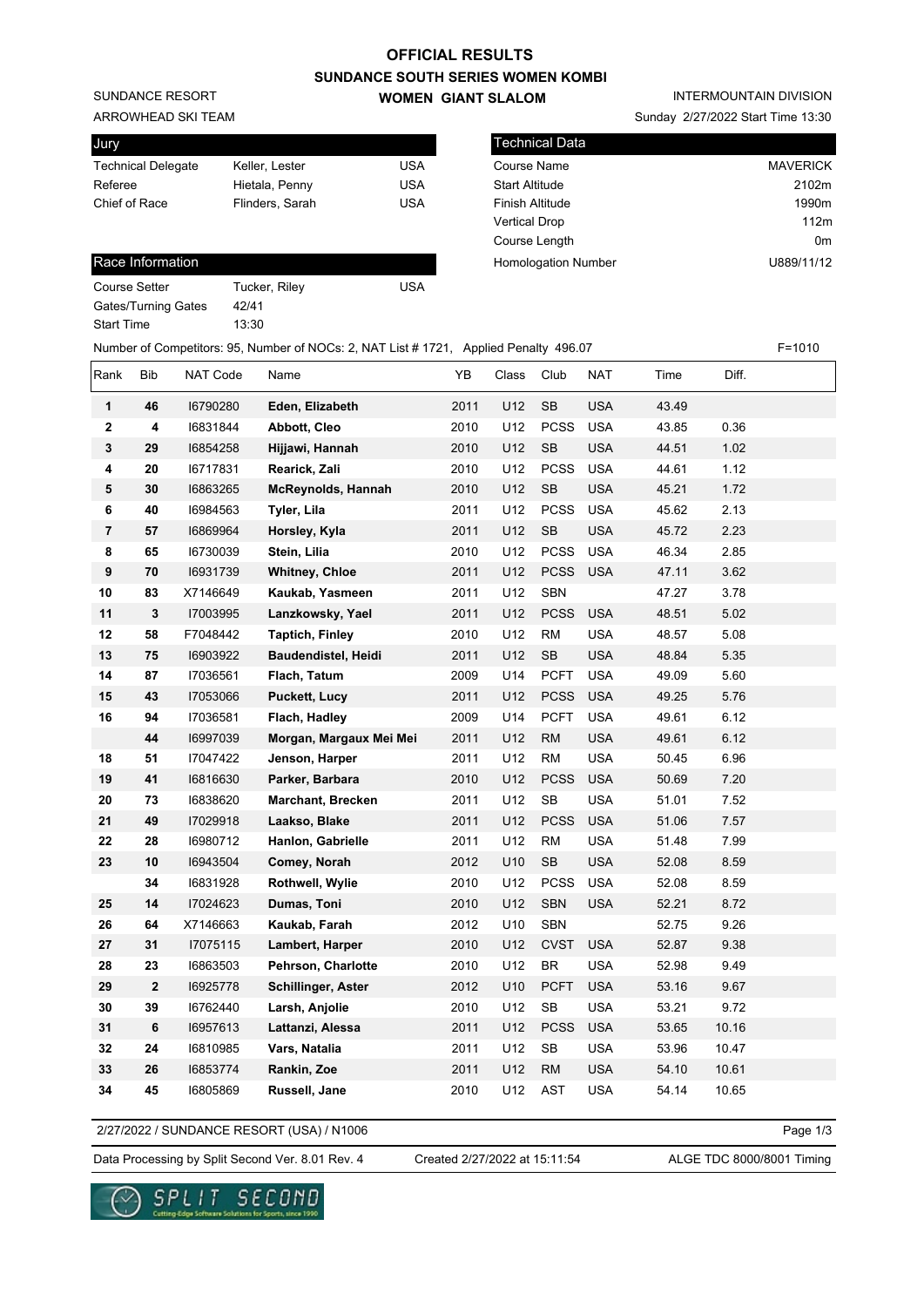### **SUNDANCE SOUTH SERIES WOMEN KOMBI WOMEN GIANT SLALOM OFFICIAL RESULTS**

ARROWHEAD SKI TEAM SUNDANCE RESORT

## INTERMOUNTAIN DIVISION

Sunday 2/27/2022 Start Time 13:30

| Rank       | Bib                     | NAT Code             | Name                              | YB           | Class      | Club                       | NAT                      | Time               | Diff.          |  |
|------------|-------------------------|----------------------|-----------------------------------|--------------|------------|----------------------------|--------------------------|--------------------|----------------|--|
| 35         | 61                      | 16708785             | Duffy, Anna                       | 2011         | U12        | <b>BR</b>                  | <b>USA</b>               | 54.56              | 11.07          |  |
| 36         | 85                      | 16787858             | Smith, Catalina                   | 2009         | U14        | <b>PCFT</b>                | <b>USA</b>               | 54.67              | 11.18          |  |
| 37         | 81                      | 17026593             | Easley, Emersyn                   | 2011         | U12        | SBN                        | <b>USA</b>               | 54.96              | 11.47          |  |
| 38         | 42                      | 16864100             | Widmer, Evangeline                | 2012         | U10        | SB                         | <b>USA</b>               | 55.01              | 11.52          |  |
| 39         | 67                      | 17132781             | Litovsky, Redi                    | 2012         | U10        | <b>PST</b>                 |                          | 55.15              | 11.66          |  |
| 40         | 95                      | 16863833             | Williams, Jordan                  | 2009         | U14        | <b>PCSS</b>                | <b>USA</b>               | 55.28              | 11.79          |  |
| 41         | 37                      | 16982420             | Ervin, Sydney                     | 2012         | U10        | <b>PCFT</b>                | <b>USA</b>               | 55.46              | 11.97          |  |
| 42         | 53                      | 16948078             | Greener, Camryn                   | 2012         | U10        | SB                         | <b>USA</b>               | 55.61              | 12.12          |  |
| 43         | 32                      | 17040652             | Kinkead, Keira                    | 2013         | U10        | <b>PCFT</b>                | <b>USA</b>               | 55.94              | 12.45          |  |
| 44         | 35                      | 16960406             | Galen, Dylan                      | 2010         | U12        | <b>RM</b>                  | <b>USA</b>               | 56.02              | 12.53          |  |
| 45         | 54                      | 17078729             | Nicol, Lilly                      | 2010         | U12        | <b>PCSS</b>                |                          | 56.06              | 12.57          |  |
| 46         | 89                      | 16890173             | Watson, Lola                      | 2009         | U14        | <b>AST</b>                 | <b>USA</b>               | 56.07              | 12.58          |  |
| 47         | 79                      | 17147107             | <b>Wucetich, Elle</b>             | 2011         | U12        | <b>RM</b>                  |                          | 56.10              | 12.61          |  |
| 48         | $\overline{\mathbf{r}}$ | 16866092             | Thomas, Lily                      | 2012         | U10        | <b>PCFT</b>                | <b>USA</b>               | 56.57              | 13.08          |  |
| 49         | 78                      | 16895100             | Richter, Quinn                    | 2010         | U12        | <b>PCSS</b>                | <b>USA</b>               | 56.76              | 13.27          |  |
| 50         | 25                      | 17003742             | Trayner, Aurora                   | 2011         | U12        | <b>PCSS</b>                | <b>USA</b>               | 56.86              | 13.37          |  |
|            | 38                      | 16958483             | August, Addison                   | 2010         | U12        | RM                         | <b>USA</b>               | 56.86              | 13.37          |  |
| 52         | 93                      | 16828324             | Sun, Kira                         | 2009         | U14        | <b>IND</b>                 | <b>USA</b>               | 57.09              | 13.60          |  |
| 53         | 48                      | 16709974             | Larsen, Callie                    | 2011         | U12        | <b>SB</b>                  | <b>USA</b>               | 57.40              | 13.91          |  |
| 54         | 19                      | 16949410             | Prudden, Cecilia                  | 2011         | U12        | <b>SB</b>                  | <b>USA</b>               | 58.12              | 14.63          |  |
| 55         | 36                      | 16863418             | Duffy, Claire                     | 2013         | U10        | <b>BR</b>                  | <b>USA</b>               | 58.72              | 15.23          |  |
| 56         | 71                      | 17077008             | Janssen, Harper                   | 2013         | U10        | <b>IND</b>                 | <b>USA</b>               | 58.96              | 15.47          |  |
| 57         | 17                      | 17091841             | <b>Cummens, Simone</b>            | 2013         | U10        | <b>SBN</b>                 |                          | 59.01              | 15.52          |  |
| 58         | 18                      | 16804995             | Jarvie, Kate                      | 2011         | U12        | ${\sf SB}$                 | <b>USA</b>               | 59.22              | 15.73          |  |
| 59         | 16                      | 17024596             | Baker, Picabo                     | 2010         | U12        | <b>SBN</b>                 | <b>USA</b>               | 59.30              | 15.81          |  |
| 60         | 52                      | 17089429             | Knoll, Cassandra                  | 2011         | U12        | BR                         |                          | 59.39              | 15.90          |  |
| 61         | 27                      | 17022705             | Chamorro, Alba                    | 2013         | U10        | SB                         | <b>USA</b>               | 59.66              | 16.17          |  |
| 62         | 9                       | 17077251             | Cooper, Bailey                    | 2013         | U10        | <b>IND</b>                 |                          | 59.90              | 16.41          |  |
| 63<br>64   | 55                      | 17141347             | Fallis, Ruby                      | 2010         | U12        | <b>SBN</b>                 |                          | 1:00.08            | 16.59          |  |
| 65         | 8<br>47                 | 16948081<br>17053170 | Sell, Charlotte<br>Booth, Addison | 2011<br>2011 | U12<br>U12 | <b>PCFT</b><br><b>PCSS</b> | <b>USA</b><br><b>USA</b> | 1:00.31<br>1:01.12 | 16.82<br>17.63 |  |
| 66         | 88                      | 17050584             |                                   | 2009         | U14        | PCSS USA                   |                          | 1:01.15            | 17.66          |  |
| 67         | 5                       | 16856205             | McKenzie, Maida<br>Firszt, Rowan  | 2012         | U10        | ${\sf SB}$                 | <b>USA</b>               | 1:01.23            | 17.74          |  |
| 68         | 77                      | 17134401             | Stewart, Willa                    | 2011         | U12        | BR                         |                          | 1:01.40            | 17.91          |  |
| 69         | 50                      | 16978457             | Ennen, Abigail                    | 2012         | U10        | <b>PCFT</b>                | <b>USA</b>               | 1:01.60            | 18.11          |  |
| 70         | 84                      | 16949630             | <b>Bischoff, Olivia</b>           | 2011         | U12        | BR                         | <b>USA</b>               | 1:01.67            | 18.18          |  |
| 71         | 63                      | 16867673             | Balog, Jane                       | 2010         | U12        | SB                         | <b>USA</b>               | 1:02.07            | 18.58          |  |
| 72         | 33                      | 16753643             | Lipson, Callie                    | 2010         | U12        | <b>RM</b>                  | <b>USA</b>               | 1:02.32            | 18.83          |  |
| 73         | 66                      | 17024954             | White, Olivia                     | 2013         | U10        | SB                         | <b>USA</b>               | 1:02.67            | 19.18          |  |
| 74         | 12                      | 17148706             | Hall, Viktoria                    | 2013         | U10        | <b>RM</b>                  |                          | 1:02.74            | 19.25          |  |
| 75         | 68                      | 17042057             | Gilbert, Willow                   | 2012         | U10        | <b>SBN</b>                 | <b>USA</b>               | 1:02.91            | 19.42          |  |
| 76         | 22                      | 17035859             | Daly, Sydney                      | 2010         | U12        | <b>PCSS</b>                | <b>USA</b>               | 1:03.54            | 20.05          |  |
| 77         | 1                       | 17087392             | Karr, Makenna                     | 2013         | U10        | $\mathsf{RM}$              |                          | 1:04.34            | 20.85          |  |
| 78         | 76                      | 17090588             | Chen, Evelyn                      | 2010         | U12        | <b>RM</b>                  |                          | 1:04.81            | 21.32          |  |
| ${\bf 79}$ | 62                      | 17078004             | Kleiner, Sophia                   | 2010         | U12        | <b>CVST</b>                |                          | 1:04.86            | 21.37          |  |
|            |                         |                      |                                   |              |            |                            |                          |                    |                |  |

2/27/2022 / SUNDANCE RESORT (USA) / N1006

Page 2/3

Data Processing by Split Second Ver. 8.01 Rev. 4 Created 2/27/2022 at 15:11:54 ALGE TDC 8000/8001 Timing

Created 2/27/2022 at 15:11:54